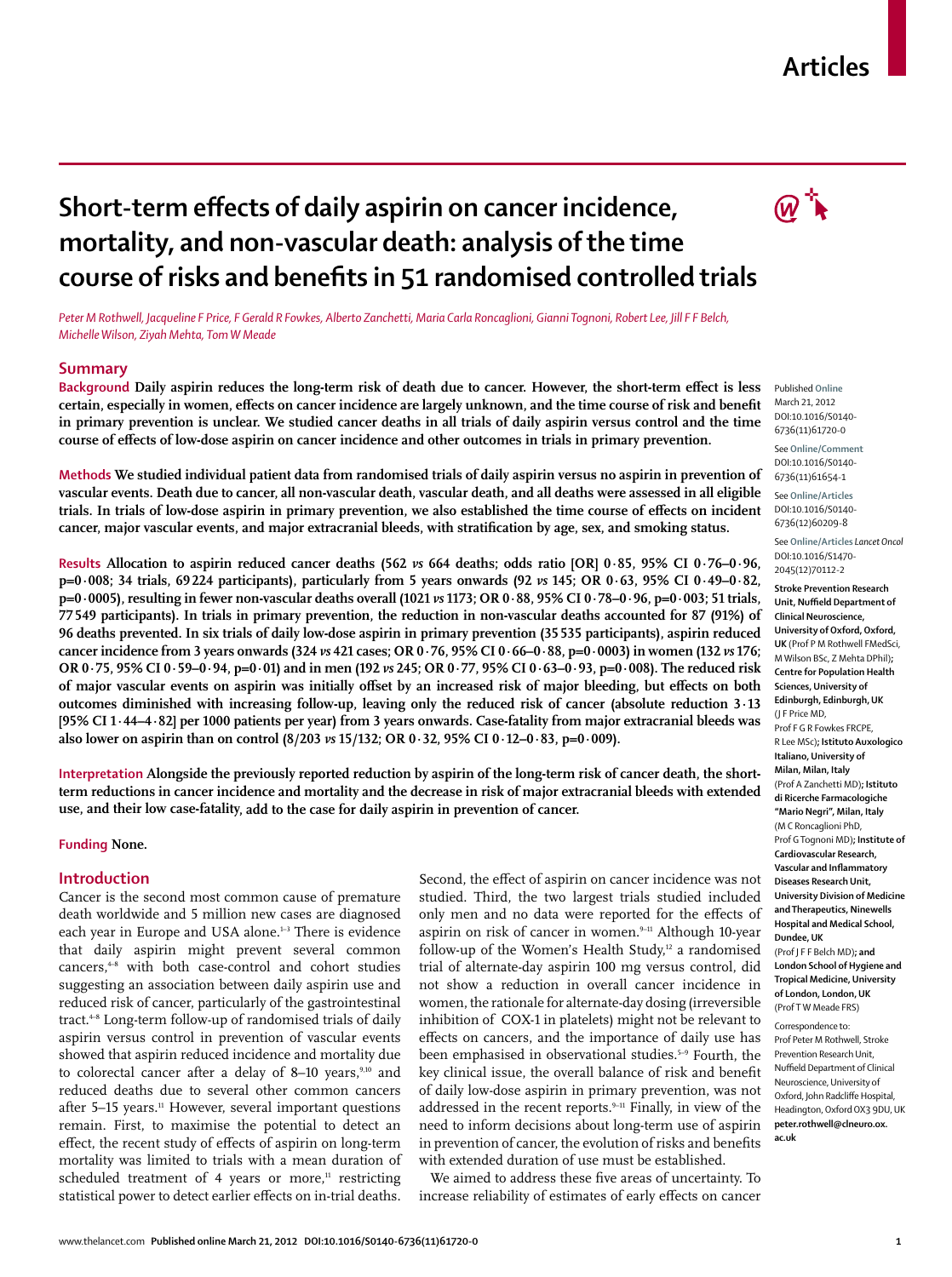death, we studied all trials of daily aspirin versus control. To reduce biases due to selective availability of data or misclassification of cause of death, we also studied all non-vascular deaths. To establish the effect of aspirin on cancer incidence, we studied individual patient data from all trials of daily low-dose aspirin in primary prevention, also looking separately at effects in women. To estimate the likely balance of risk and benefit with extended use of aspirin, we established the time course of effects on cancer incidence, major vascular events, and major extracranial bleeds.

## **Methods**

## **Search strategy and selection criteria**

We identified trials from rigorous systematic reviews of randomised controlled trials of aspirin versus control in the Antithrombotic Trialists' (ATT) Collaboration,<sup>13,14</sup> and by formal searches of PubMed and Embase (last done on May 12, 2011) using the terms "aspirin" or "salicyl\*" or "antiplatelet" with the term "randomised controlled trial", by searching for relevant systematic reviews on the Cochrane Collaboration Database of Systematic Reviews, and by review of other published systematic reviews of trials of antiplatelet agents. No additional search was made for any unpublished trials or abstracts of data presented at meetings that were not identified by these methods. There was no restriction on language of publication.

See **Online** for appendix

Trials were eligible if they randomly assigned participants to daily aspirin (any dose) versus no aspirin in the absence of another antiplatelet agent in either group. Trials done on a background of anticoagulation were eligible. Only trials of daily aspirin were eligible in view of evidence that less frequent use might be less effective in prevention of cancer,<sup>5-9</sup> and because daily use is the norm in clinical practice. Trials of short-term (≤90 days) treatment and trials in the treatment or secondary prevention of cancer or colonic polyps were excluded. Trials were classified as being in primary prevention if patients with previous ischaemic vascular events were

|                                | Trials*<br>(n) | Deaths/participants |                      | Pooled odds ratio<br>(95% CI) | $\mathbf{p}_{\rm sia}$ | $P_{het}$ |
|--------------------------------|----------------|---------------------|----------------------|-------------------------------|------------------------|-----------|
|                                |                | Aspirin             | Control <sup>+</sup> |                               |                        |           |
| High-dose aspirin trials       | 31             | 391/16790           | 453/16803‡           | $0.88(0.76 - 1.01)$           | 0.11                   | 0.76      |
| Low-dose aspirin trials        | 20             | 630/23479           | 720/23560            | $0.87(0.78 - 0.97)$           | 0.01                   | 0.89      |
| Primary prevention trials      | 12             | 623/22019           | 710/22049            | $0.88(0.78 - 0.98)$           | 0.02                   | 0.98      |
| Secondary prevention<br>trials | 39             | 398/18250           | 463/18314¶           | $0.88(0.74 - 1.02)$           | 0.07                   | 0.98      |
| All trials                     | 51             | 1021/40269          | 1173/40363           | $0.88(0.78 - 0.96)$           | 0.003                  | 0.92      |

\*See appendix pp 5–6 for classifi cation of trials and numbers in individual trials. †Numbers in the control group have been multiplied by two in four trials of high-dose aspirin in which the control group was deliberately 50% smaller than the active treatment group, but the odds ratio, 95% CI, and statistical significance have been calculated on the basis of the actual numbers of events and patients; actual numbers were ‡335/13720, §638/20339, ¶417/16941, and ||1055/37280.

Table 1: Summary results of meta-analyses of the effect of aspirin on risk of non-vascular death during 51 trials of aspirin versus control in prevention of vascular events stratified by dose of aspirin (<300 mg *vs* **≥300 mg) and the indication (primary** *vs* **secondary prevention)**

excluded or were low in number, irrespective of whether eligibility required vascular risk factors (eg, diabetes, peripheral arterial disease).

## **Procedures**

Published data for vascular and non-vascular deaths during the trials were extracted from the main trial report and any subsequent reports. For trials included in previous ATT reports,<sup>13</sup> numbers were crossreferenced and the ATT data used if they were discrepant. For other trials, data from the main trial reports were used. For all eligible trials, individual patient data for cancer deaths during the trials (primary site, time from randomisation to death, randomised treatment allocation, cancer diagnosis before randomisation) were obtained from the trialists, if available. If not, any data for cancer deaths were extracted from the original trial reports or subsequent publications.

For trials of daily low-dose (<300 mg) aspirin in primary prevention of vascular events, individual patient data were obtained for all cancers during trial follow-up (primary site, time from randomisation to diagnosis or notification, randomised treatment allocation, cancer diagnosis before randomisation). The methods of trial follow-up and ascertainment of cancer data that were used in these trials are summarised on appendix p 3. Individual patient data for age, sex, smoking status at baseline, and for major vascular events, major extracranial bleeds, and date and cause of all deaths during trial follow-up were also obtained for all participants in these trials.

## **Statistical analysis**

SPSS (version 20) was used for all analyses. For the analysis of mortality data, four fatal outcomes were studied in all eligible trials: death due to cancer (as coded by the original triallists); all non-vascular death (including death due to cancer); vascular death (using the same definition as the ATT-ie, including fatal haemorrhages<sup>13</sup>); and all deaths. All analyses were by intention to treat based on the randomised treatment allocation. For each outcome, odds ratios (ORs) were calculated for aspirin versus control in each trial and pooled estimates were obtained by fixed-effects meta-analysis (Mantel-Haenszel-Peto method). Heterogeneity was calculated with the  $\chi^2$  test. To allow direct comparison of the effects of aspirin on vascular and non-vascular deaths in the same trials, small trials with no non-vascular deaths during follow-up were not included in analyses. To reduce bias in estimation of the effect of aspirin on cancer deaths due to unavailability of cancer data from some small trials, analysis was also done including all non-vascular deaths in such trials. Using individual patient data for cancer deaths, we stratified analyses by years from randomisation to death  $\left( <3, 3.00-4.99, \geq 5 \right)$  years), by dose of aspirin (<300 mg *vs* ≥300 mg), and by site of primary cancer. Analyses were also done excluding cancers diagnosed before randomisation.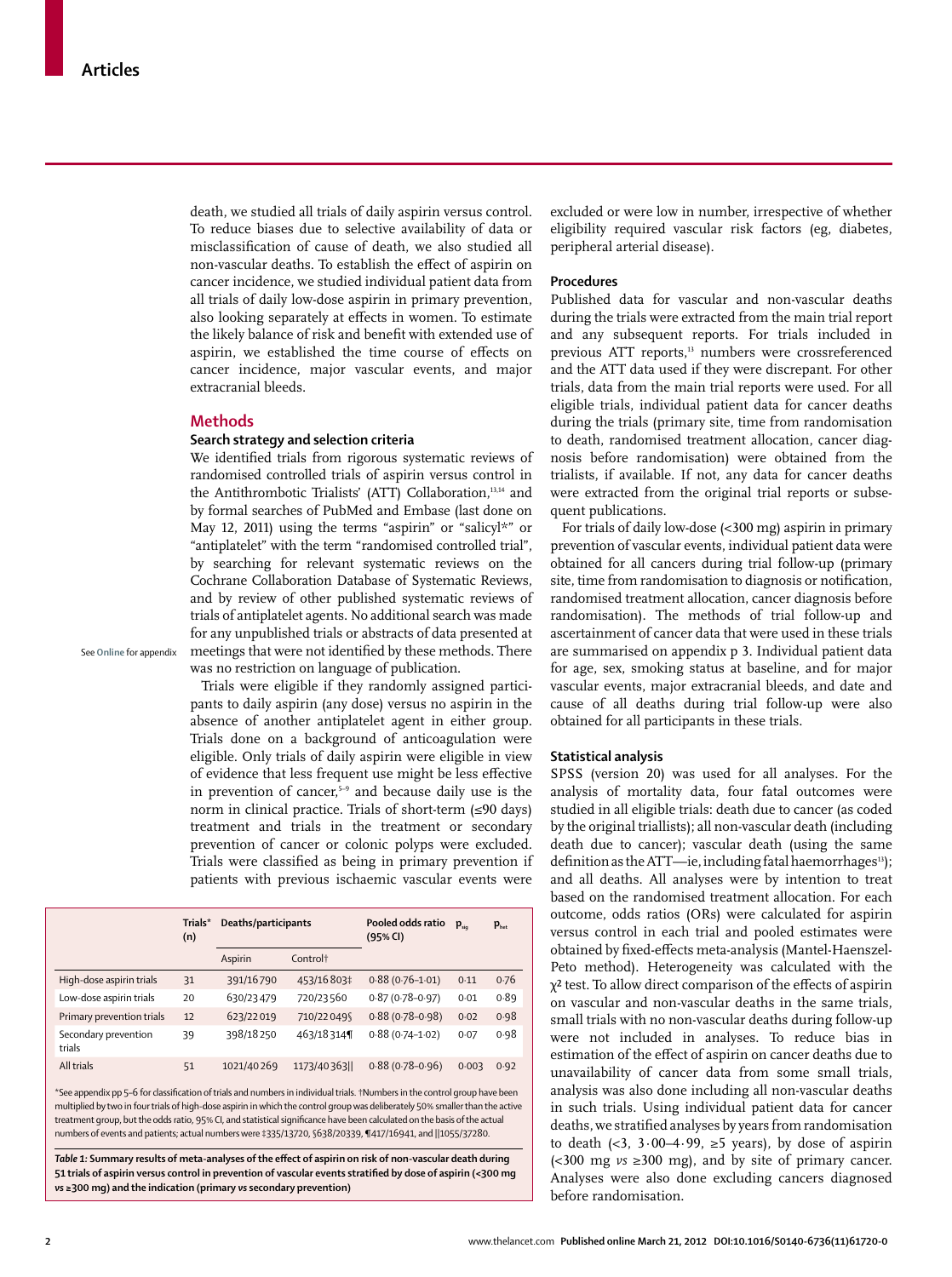|                                          | Events/participants |           | Odds ratio (95% CI) | p value      |
|------------------------------------------|---------------------|-----------|---------------------|--------------|
|                                          | Aspirin             | Control   |                     |              |
| Vascular death                           |                     |           |                     |              |
| BDAT <sup>15</sup>                       | 148/3429            | 79/1710   | $0.93(0.70 - 1.23)$ |              |
| TPT <sup>16</sup>                        | 101/2545            | 88/2540   | $1.15(0.86 - 1.54)$ |              |
| POPADAD <sup>17</sup>                    | 52/638              | 44/638    | $1.20(0.79 - 1.82)$ |              |
| HOT <sup>20</sup>                        | 133/9399            | 140/9391  | $0.95(0.75 - 1.20)$ |              |
| PPP <sup>19</sup>                        | 17/2226             | 31/2269   | $0.56(0.31 - 1.01)$ |              |
| JPAD <sup>21</sup>                       | 11/1262             | 13/1277   | $0.85(0.38 - 1.92)$ |              |
| AAA <sup>18</sup>                        | 61/1675             | 56/1675   | $1.09(0.76 - 1.58)$ |              |
| 5 small trials <sup>22-26</sup>          | 19/843              | 21/839    | $0.90(0.48 - 1.68)$ |              |
| Total                                    | 542/22017           | 472/20339 | $0.99(0.87 - 1.12)$ | $0.50$ (het) |
| Deaths adjusted for randomisation ratio  | 542                 | 551       |                     | $0.88$ (sig) |
| Non-vascular death                       |                     |           |                     |              |
| BDAT <sup>15</sup>                       | 122/3429            | 72/1710   | $0.84(0.62 - 1.13)$ |              |
| TPT <sup>16</sup>                        | 115/2545            | 124/2540  | $0.92(0.71 - 1.20)$ |              |
| POPADAD <sup>17</sup>                    | 42/638              | 57/638    | $0.72(0.47 - 1.09)$ |              |
| HOT <sup>20</sup>                        | 151/9399            | 165/9391  | $0.91(0.73 - 1.14)$ |              |
| PPP <sup>19</sup>                        | 45/2226             | 47/2269   | $0.98(0.65 - 1.47)$ |              |
| JPAD <sup>21</sup>                       | 23/1262             | 25/1277   | $0.93(0.52 - 1.65)$ |              |
| AAA <sup>18</sup>                        | 115/1675            | 130/1675  | $0.88(0.68 - 1.14)$ |              |
|                                          | 10/843              | 18/839    | $0.55(0.25 - 1.19)$ | $0.98$ (het) |
|                                          |                     |           |                     |              |
| 5 small trials <sup>22-26</sup><br>Total | 623/22017           | 638/20339 | $0.88(0.78 - 0.98)$ | $0.02$ (sig) |

Figure 1: Meta-analysis of the effect of aspirin on risk of vascular death and non-vascular death during 12 randomised trials of daily aspirin versus control in **primary prevention of vascular events**

Numbers of deaths are also given after adjustment for the 2:1 randomisation ratio in BDAT. BDAT=British Doctors Aspirin Trial. TPT=Thrombosis Prevention Trial. POPADAD=Prevention of Progression of Arterial Disease and Diabetes. HOT=Hypertension Optimal Treatment. PPP=Primary Prevention Project. JPAD=Japanese Primary Prevention of Atherosclerosis With Aspirin for Diabetes. AAA=Aspirin for Asymptomatic Atherosclerosis.

Analysis of effect of aspirin on cancer incidence (excluding non-melanoma skin cancers) was done in trials of daily low-dose aspirin in primary prevention of vascular events. Meta-analysis of effects in individual trials was done with stratification by time to diagnosis or first notification during trial follow-up (<3,  $3 \cdot 00 - 4 \cdot 99$ ,  $\geq 5$  years). Individual patient data were then pooled and Kaplan-Meier curves (1–proportion free of incident cancer) generated for time to diagnosis or first notification of cancer during trial follow-up. We determined statistical significance using the log-rank test stratified by trial. Any interaction between the effect of randomised treatment on incidence of cancer and time from randomisation was assessed with an interaction term in a Cox model with time expressed as a continuous variable. The absolute reduction in cancer incidence per 1000 patient-years was determined during each period of trial follow-up with stratification by sex, age (<60 *vs* ≥60 years), and smoking status (current smoker).

In view of the small numbers of specific cancers, primary sites were grouped into several categories: gastrointestinal tract (oesophagus, stomach, pancreas, biliary tract, liver, small bowel, colon, and rectum); urinary tract (kidney, ureter, bladder, prostate, or urethra); respiratory tract (lung, pleura, larynx, pharynx, or nasopharynx); female reproductive (breast, endometrium, ovary, cervix, and

|                                                                       | <b>Number of deaths</b><br>Control<br>Aspirin |     | Odds ratio (95% CI) | p      |  |  |  |
|-----------------------------------------------------------------------|-----------------------------------------------|-----|---------------------|--------|--|--|--|
|                                                                       |                                               |     |                     |        |  |  |  |
| Cancer death only*                                                    |                                               |     |                     |        |  |  |  |
| $0-2.9$ years                                                         | 292                                           | 325 | $0.90(0.76 - 1.06)$ | 0.18   |  |  |  |
| $3.0 - 4.9$ years                                                     | 161                                           | 173 | $0.93(0.75 - 1.16)$ | 0.51   |  |  |  |
| $\geq$ 5 years                                                        | 92                                            | 145 | $0.63(0.49 - 0.82)$ | 0.0005 |  |  |  |
| Unknown                                                               | 17                                            | 21  |                     |        |  |  |  |
| Total                                                                 | 562                                           | 664 | $0.85(0.76 - 0.96)$ | 0.008  |  |  |  |
| Cancer death or non-vascular deaths if cancer data were unavailable t |                                               |     |                     |        |  |  |  |
| $0-2.9$ years                                                         | 322                                           | 364 | $0.88(0.76 - 1.03)$ | 0.10   |  |  |  |
| $3.0 - 4.9$ years                                                     | 161                                           | 173 | $0.93(0.75 - 1.16)$ | 0.51   |  |  |  |
| $\geq$ 5 years                                                        | 92                                            | 145 | $0.63(0.49 - 0.82)$ | 0.0005 |  |  |  |
| Unknown                                                               | 39                                            | 46  |                     |        |  |  |  |
| Total                                                                 | 614                                           | 728 | $0.85(0.76 - 0.95)$ | 0.005  |  |  |  |

\*Cancer deaths available from 34 trials of aspirin versus control (69 224 participants). †Data for cancer deaths were unavailable from 17 small trials (8325 patients); all non-vascular deaths from these trials were therefore added to the data for cancer deaths from the other trials.

Table 2: Pooled analysis of the effect of aspirin on cancer deaths in 51 trials (77 549 participants) of aspirin versus control in prevention of vascular events, stratified by years to death

vagina); haematological (lymphoma, leukaemia, and myeloma); other solid (all other solid cancers); and unknown (including metastasis with unknown primary).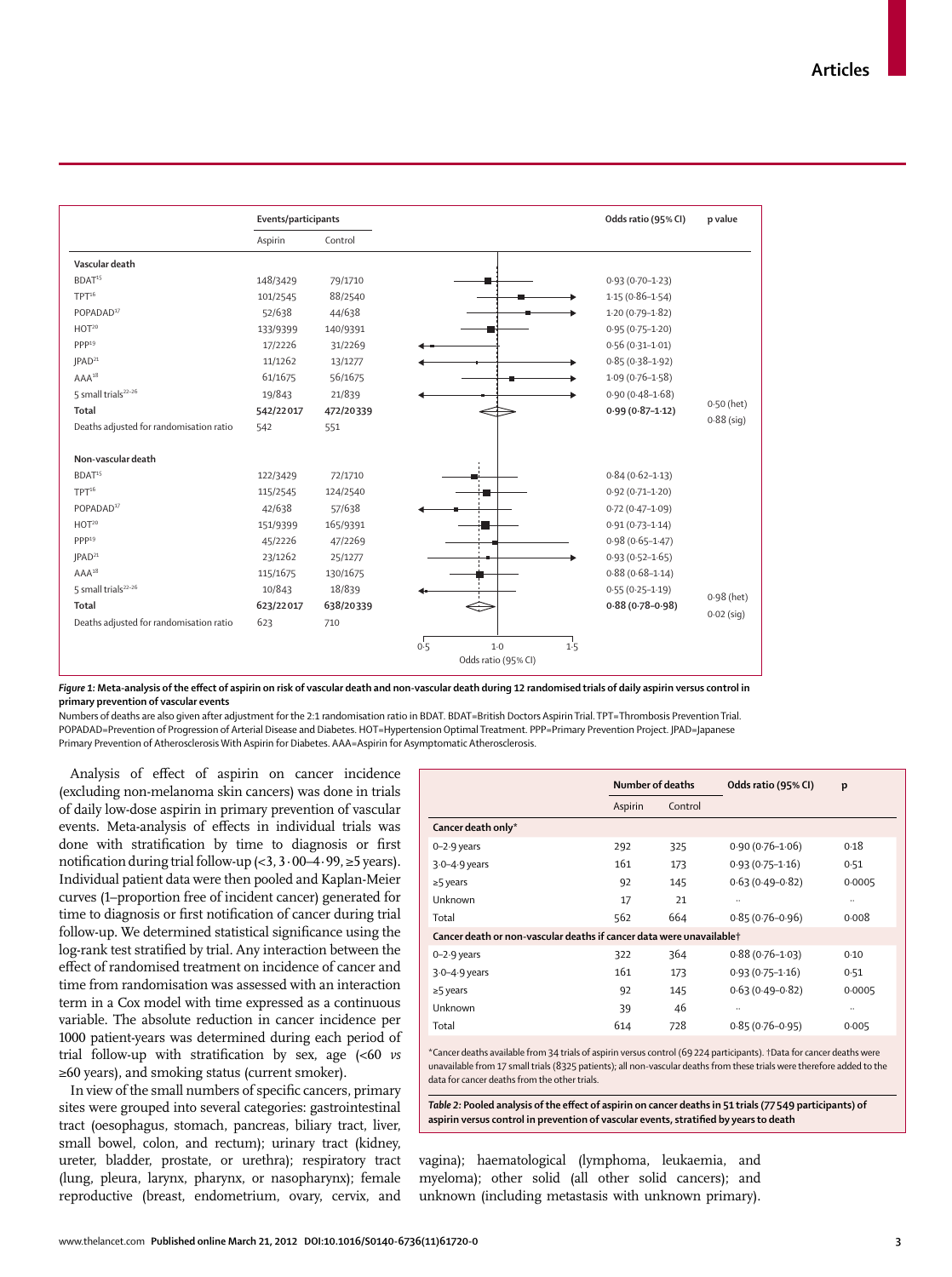

*Figure 2:* **Pooled analysis of eff ect of allocation to aspirin on incidence of cancer during six randomised trials of daily low-dose (75–100mg daily) aspirin versus**  placebo in primary prevention of vascular events<sup>16-21</sup>

(A) All patients. (B) All patients with scheduled duration of trial treatment of at least 5 years . HR=hazard ratio.

|                | Number of cancers |         | Odds ratio (95% CI)* | $p^*$  | Absolute reduction per<br>1000 patient-years (95% CI) <sup>+</sup> |  |
|----------------|-------------------|---------|----------------------|--------|--------------------------------------------------------------------|--|
|                | Aspirin           | Control |                      |        |                                                                    |  |
| All patients   |                   |         |                      |        |                                                                    |  |
| <3 years       | 445               | 442     | 1.01 (0.88 to 1.15)  | 0.92   | $-0.06$ ( $-1.15$ to $1.04$ )                                      |  |
| ≥3 years       | 324               | 421     | 0.76 (0.66 to 0.88)  | 0.0003 | 3.13 (1.44 to 4.82)                                                |  |
| Men            |                   |         |                      |        |                                                                    |  |
| <3 years       | 269               | 284     | 0.94 (0.80 to 1.12)  | 0.49   | 0.60 (-0.98 to 2.18)                                               |  |
| $\geq$ 3 years | 192               | 245     | 0.77 (0.63 to 0.93)  | 0.008  | 3.09 (0.85 to 5.33)                                                |  |
| Women          |                   |         |                      |        |                                                                    |  |
| <3 years       | 176               | 158     | 1.13 (0.91 to 1.40)  | 0.28   | $-0.83$ ( $-2.38$ to 0.72)                                         |  |
| $\geq$ 3 years | 132               | 176     | 0.75 (0.59 to 0.94)  | 0.01   | 3.19 (0.61 to 5.77)                                                |  |
| Age <60 years  |                   |         |                      |        |                                                                    |  |
| <3 years       | 115               | 141     | 0.83 (0.65 to1.07)   | 0.14   | 0.92 (-0.41 to 2.25)                                               |  |
| $\geq$ 3 years | 105               | 149     | 0.72 (0.56 to 0.93)  | 0.01   | 2.74 (0.69 to 4.78)                                                |  |
| Age ≥60 years  |                   |         |                      |        |                                                                    |  |
| <3 years       | 330               | 301     | 1.08 (0.92 to 1.27)  | 0.32   | $-0.75$ ( $-2.46$ to $0.96$ )                                      |  |
| ≥3 years       | 219               | 272     | 0.77 (0.65 to 0.93)  | 0.006  | 3.68 (1.03 to 6.33)                                                |  |
| Non-smokers    |                   |         |                      |        |                                                                    |  |
| <3 years       | 317               | 320     | 0.99 (0.85 to 1.16)  | 0.95   | 0.01 (-1.20 to 1.22)                                               |  |
| $\geq$ 3 years | 202               | 272     | 0.74 (0.61 to 0.89)  | 0.001  | 3.07 (1.18 to 4.97)                                                |  |
| <b>Smokers</b> |                   |         |                      |        |                                                                    |  |
| <3 years       | 128               | 122     | 1.05 (0.81 to 1.35)  | 0.72   | $-0.18$ ( $-2.90$ to $2.53$ )                                      |  |
| $\geq$ 3 years | 122               | 149     | 0.79 (0.62 to 1.02)  | 0.07   | 3.34 (-0.20 to 6.88)                                               |  |
|                |                   |         |                      |        |                                                                    |  |

\*Derived from meta-analysis of individual trials by Mantel-Haenszel-Peto method. †Derived from pooled analysis of individual patient data.

Table 3: Pooled analysis of the effect of allocation to aspirin versus control on the risk of all incident **cancer during trial follow-up in the six trials of low-dose aspirin in primary prevention of vascular**  disease,<sup>16-21</sup> by years to notification

> To increase statistical power, analyses of effects of aspirin on these cancer groups were done for all incident cancers from trials of low-dose aspirin in primary prevention plus all fatal cancers from all other eligible trials.

> We also analysed the time course of risk and benefits. To estimate the effect of any effect on cancer incidence on the

balance of risks and benefits of daily low-dose aspirin in primary prevention, we did four analyses: (1) metaanalyses of individual trials to establish the effects of aspirin on incident cancer, major vascular events (based on ATT definition<sup>13,14</sup>—ie, including all stroke, myocardial infarction, other coronary death, or intracranial bleed), and major extracranial bleeds (based on ATT definition<sup>13,14</sup> ie, fatal or requiring blood transfusion); (2) these same meta-analyses stratified by period of follow-up  $\langle$ <3 years from randomisation *vs* ≥3 years; chosen to provide similar numbers of patient-years of follow-up in both periods); (3) pooled analysis of individual patient data to establish the effect of aspirin on the absolute number of events prevented per 1000 patients per year for incident cancer, major vascular events, and major extracranial bleeding events stratified by period of trial follow-up; and (4) pooled analysis to establish the effect of aspirin on two composite outcomes (major vascular events, incident cancer, and fatal extracranial bleeds; major vascular events, incident cancer, and all major extracranial bleeds).

#### **Role of the funding source**

The study was unfunded and was independent of any pharmaceutical company or other commercial interest. The corresponding author had full access to all the data in the study and had final responsibility for the decision to submit for publication.

## **Results**

# **Trial inclusion**

The 2009 ATT Collaboration report<sup>14</sup> included data from 20 trials of daily aspirin versus control in primary or secondary prevention of vascular disease, 19 of which (54 037 patients) included one or more non-vascular deaths and were therefore included in our analyses (appendix pp 5–6). A further 20 eligible trials (13 296 patients) included in previous reports of the ATT<sup>13</sup> were also included (appendix pp 5–6). The search strategy identified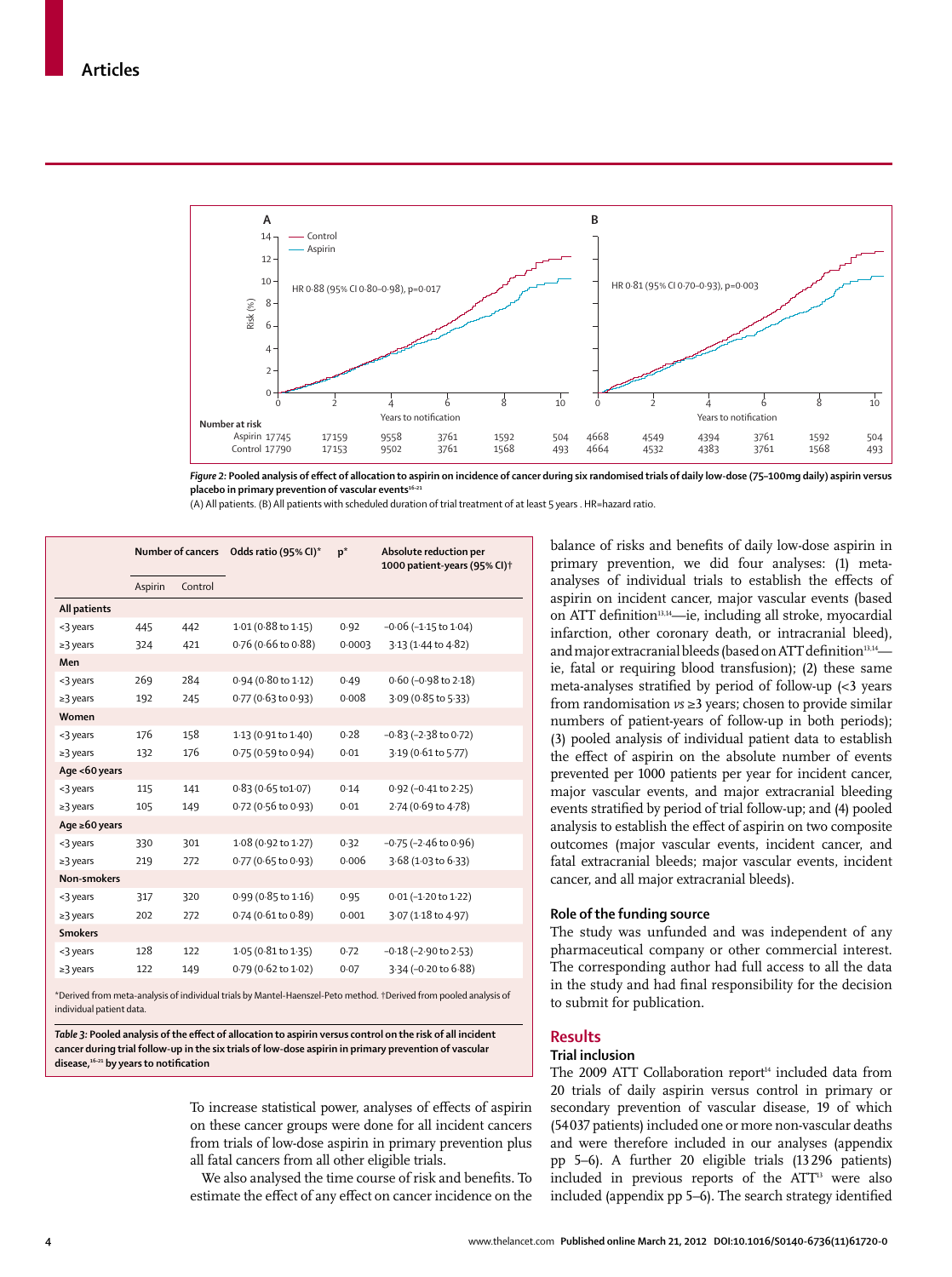

Figure 3: Effect of allocation to aspirin versus placebo (A) and warfarin versus placebo (B) on the incidence of cancer during the Thrombosis Prevention Trial<sup>16</sup> Analysis limited to patients with scheduled duration of trial treatment of at least 5 years. HR=hazard ratio.

19 additional trials (appendix pp 5–6), mainly published in the past 5 years, 12 (10 216 patients) of which were eligible and had one or more non-vascular deaths, resulting in inclusion of a total of 51 trials (77 549 patients; 40 269 randomly assigned to aspirin and 37 280 to control; appendix pp 5–6).

## **Deaths**

Allocation to aspirin reduced the risk of non-vascular death in the 51 trials (1021 *vs* 1173 deaths; OR 0·88, 95% CI 0·78–0·96, p=0·003; 152 deaths avoided in 40 269 participants allocated aspirin; table 1). The proportion of deaths classed as non-vascular varied (heterogeneity p<0·0001), ranging from 10–20% in early, predominantly high-dose trials in patients with ischaemic heart disease to about 70% in predominantly low-dose trials in primary prevention (data not shown). In 12 trials in primary prevention (figure 1),<sup>15-26</sup> aspirin reduced nonvascular death (OR 0·88, 95% CI 0·78–0·98, p=0·02; 87 deaths avoided), but not vascular death (OR 0·99, 95% CI 0·87–1·12, nine deaths avoided), such that the effect on all-cause mortality was non-significant (1165 vs 1261 deaths; OR 0·92, 95% CI 0·85–1·00, p=0·06).

The number of cancer deaths by treatment group were available from 34 trials, which included 69 224 (89%) participants in the 51 eligible trials. In these trials, 1226 (58%) non-vascular deaths were due to cancer. In the remaining 17 small trials (8325 patients), only data for unspecified non-vascular death were available (appendix pp 5–6). Allocation to aspirin resulted in fewer deaths due to cancer compared with control (OR 0·85, 95% CI 0 $-76-0.96$ , p=0 $-0.008$ ; appendix p 1, table 2). This treatment effect remained after inclusion of data for nonvascular deaths from trials without cancer data (OR 0·85, 95% CI 0·76–0·95, p=0·005; appendix p 1, table 2). Results were also similar after exclusion, where data were available, of cancers diagnosed before randomisation (OR 0·84, 95% CI 0·75–0·94, p=0·002; appendix p 1). Numbers of specific cancers were small, but allocation to aspirin did reduce deaths due to colorectal cancer (38 *vs* 65 deaths; OR 0·58, 95% CI 0·38–0·89, p=0·008) and lymphoma (14 *vs* 27; OR 0·52, 95% CI 0·26–1·00,  $p=0.04$ ). The 39% reduction in deaths due to female reproductive cancers did not reach statistical significance (24 *vs* 39; OR 0·61, 95% CI 0·36–1·05, p=0·058).

Data for time from randomisation to cancer death were available from 32 trials, which included 65 973 (85%) patients in the 51 eligible trials (appendix pp 5–6). Stratification by time to death showed that most benefit occurred after 5 years' follow-up (OR 0.63, 95% CI 0·49–0·82, p=0·0005; table 2), but cancer deaths were also reduced during the first 3 years in trials of high-dose aspirin (OR 0.69, 95% CI 0.51-0.92, p=0.01; appendix  $p$  2). This apparent dose-related effect was therefore assessed in the Dutch-TIA trial, $x$  the only large randomised trial of high-dose (283 mg) versus low-dose (30 mg) aspirin in prevention of vascular events, revealing a non-significant reduction in cancer deaths on the higher dose (32/1576 *vs* 44/1555; OR 0·71, 95% CI  $0.44-1.15$ , p= $0.15$ ).

#### **Cancer incidence**

Individual patient data for all fatal and non-fatal cancers were available from five of the six trials of daily lowdose aspirin versus control in primary prevention  $(32996$  participants),<sup>16–20</sup> and for fatal cancers in the other trial<sup>21</sup> (2539 participants; appendix p 3). Pooled analysis of individual patient data showed that aspirin reduced risk of cancer during trial follow-up (hazard ratio [HR] 0·88, 95% CI 0 $\cdot$ 80-0 $\cdot$ 98, p=0 $\cdot$ 017; figure 2). No effect was noted during the first 3 years of follow-up in the pooled analysis (figure 2), or in the individual trials, but benefit became apparent with increasing follow-up thereafter (interaction with duration of follow-up,  $p=0.04$ ;  $0-2.9$  years, HR 1.00, 95% CI 0·88–1·15, p=0·94; 3–4·9 years, HR 0·81, 95% CI  $0.67-0.98$ , p= $0.03$ ; ≥5 years, HR  $0.71$ , 95% CI  $0.57-0.89$ ,  $p=0.003$ ). Overall benefit was therefore most evident in patients with a scheduled duration of trial treatment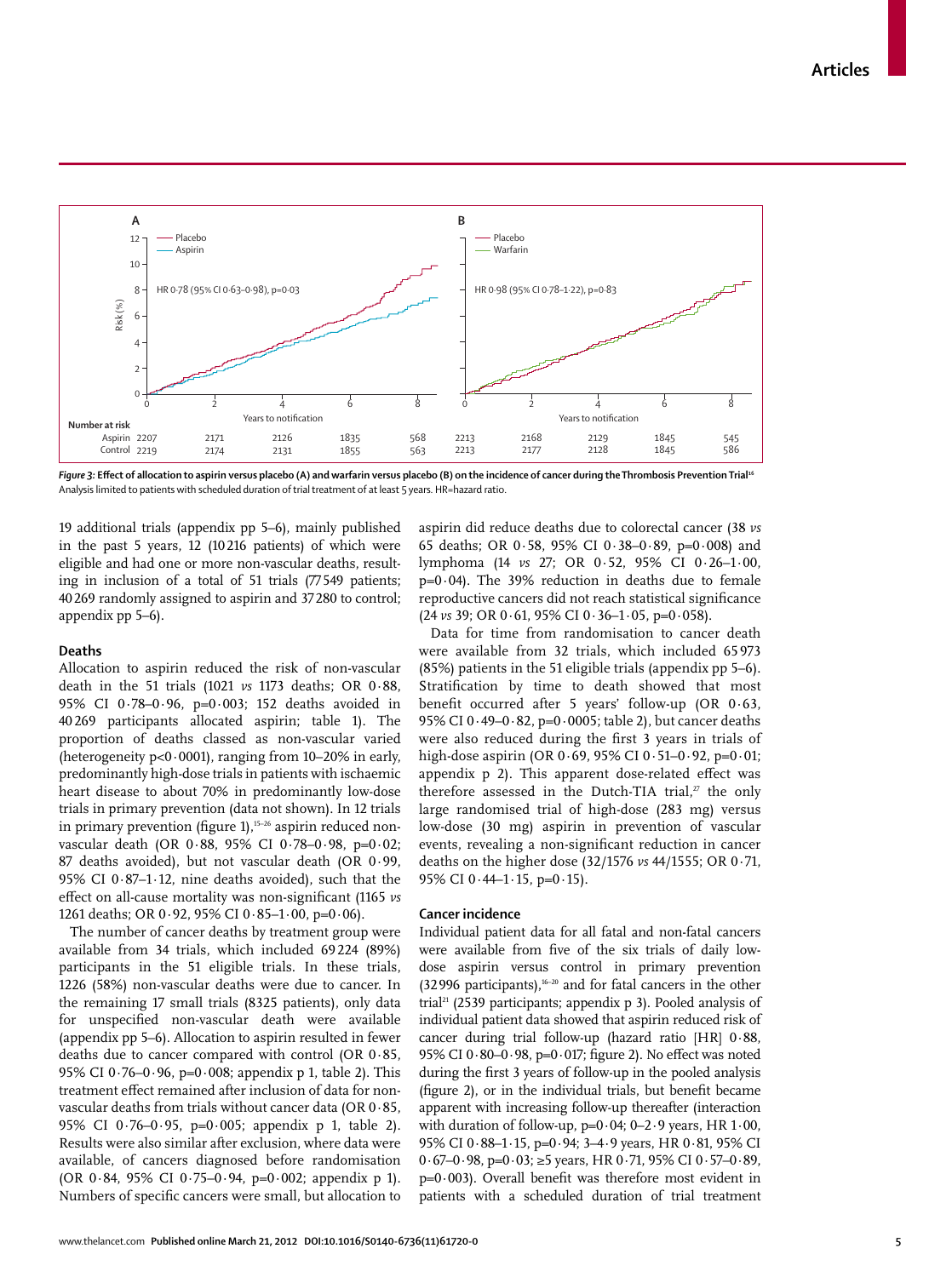|                                                                             |                           | Events/participants |           |                                                       | Odds ratio (95% CI)  |                              |  |
|-----------------------------------------------------------------------------|---------------------------|---------------------|-----------|-------------------------------------------------------|----------------------|------------------------------|--|
|                                                                             |                           | Aspirin             | Control   |                                                       |                      |                              |  |
|                                                                             | Cancers                   |                     |           |                                                       |                      |                              |  |
|                                                                             | $0-2.9$ years             |                     |           |                                                       |                      |                              |  |
|                                                                             | AAA <sup>18</sup>         | 50/1675             | 49/1675   |                                                       | $1.02(0.68 - 1.52)$  |                              |  |
|                                                                             | TPT <sup>16</sup>         | 72/2545             | 78/2540   |                                                       | $0.92(0.66 - 1.27)$  |                              |  |
|                                                                             | POPADAD <sup>17</sup>     | 23/638              | 23/638    |                                                       | $1.00(0.56 - 1.80)$  |                              |  |
|                                                                             | JPAD <sup>21</sup>        | 12/1262             | 12/1277   |                                                       | $1.01(0.45 - 2.26)$  |                              |  |
|                                                                             | HOT <sup>20</sup>         | 219/9399            | 225/9391  |                                                       | $0.97(0.81 - 1.17)$  |                              |  |
|                                                                             | PPP <sup>19</sup>         | 69/2226             | 55/2269   |                                                       | $1.29(0.90 - 1.84)$  |                              |  |
|                                                                             | Total                     | 445/17745           | 442/17790 |                                                       | $1.01(0.88 - 1.15)$  | $0.81$ (het)<br>$0.92$ (sig) |  |
|                                                                             | $\geq$ 3.0 years          |                     |           |                                                       |                      |                              |  |
|                                                                             | AAA <sup>18</sup>         | 116/1593            | 145/1599  |                                                       | $0.79(0.61 - 1.02)$  |                              |  |
|                                                                             | TPT <sup>16</sup>         | 84/2431             | 112/2433  |                                                       | $0.74(0.56 - 0.99)$  |                              |  |
|                                                                             | POPADAD <sup>17</sup>     | 22/592              | 37/593    |                                                       | $0.58(0.34 - 1.00)$  |                              |  |
|                                                                             | JPAD <sup>21</sup>        | 3/1095              | 7/1117    |                                                       | $0.44(0.11 - 1.69)$  |                              |  |
|                                                                             | HOT <sup>20</sup>         | 75/9063             | 86/9029   |                                                       | $0.87(0.64 - 1.18)$  |                              |  |
|                                                                             | PPP <sup>19</sup>         | 24/1689             | 34/1713   |                                                       | $0.71(0.42 - 1.21)$  |                              |  |
|                                                                             | Total                     | 324/16463           | 421/16484 | ↔                                                     | $0.76(0.66 - 0.88)$  | 0.79 (het)                   |  |
|                                                                             | Major vascular events     |                     |           |                                                       |                      | 0.0003 (sig)                 |  |
|                                                                             | $0-2.9$ years             |                     |           |                                                       |                      |                              |  |
|                                                                             | AAA <sup>18</sup>         | 47/1675             | 43/1675   |                                                       | $1.10(0.72 - 1.67)$  |                              |  |
|                                                                             | TPT <sup>16</sup>         | 90/2545             | 108/2540  |                                                       | $0.83(0.62 - 1.10)$  |                              |  |
|                                                                             | POPADAD <sup>17</sup>     |                     |           |                                                       | $0.70(0.47 - 1.05)$  |                              |  |
|                                                                             | JPAD <sup>21</sup>        | 45/638              | 62/638    |                                                       |                      |                              |  |
|                                                                             | HOT <sup>20</sup>         | 37/1262             | 41/1277   |                                                       | $0.91(0.58 - 1.43)$  |                              |  |
|                                                                             |                           | 231/9399            | 282/9391  |                                                       | $0.81(0.68 - 0.97)$  |                              |  |
| Figure 4: Meta-analysis of the                                              | PPP <sup>19</sup>         | 31/2226             | 50/2269   |                                                       | $0.63(0.40 - 0.98)$  | $0.56$ (het)                 |  |
| effect of aspirin on the risks                                              | Total                     | 481/17745           | 586/17790 |                                                       | $0.82(0.72 - 0.92)$  | $0.001$ (sig)                |  |
| of incident cancer, major                                                   |                           |                     |           |                                                       |                      |                              |  |
| vascular events, and major<br>extracranial bleeds during                    | $\geq$ 3.0 years          |                     |           |                                                       |                      |                              |  |
| six randomised trials of daily                                              | AAA <sup>18</sup>         | 109/1604            | 110/1611  |                                                       | $0.99(0.76 - 1.31)$  |                              |  |
| low-dose aspirin versus                                                     | TPT <sup>16</sup>         | 111/2419            | 130/2394  |                                                       | $0.84(0.65 - 1.09)$  |                              |  |
| control in primary                                                          | POPADAD <sup>17</sup>     | 63/572              | 48/562    |                                                       | $1.33(0.89 - 1.97)$  |                              |  |
| prevention of vascular                                                      | JPAD <sup>21</sup>        | 12/1095             | 13/1117   |                                                       | $0.94(0.43 - 2.07)$  |                              |  |
| $\overline{\text{events}}^{\scriptscriptstyle{16\text{-}21}}$ stratified by | HOT <sup>20</sup>         | 84/9070             | 86/8995   |                                                       | $0.97(0.72 - 1.31)$  |                              |  |
| period of trial follow-up                                                   | PPP <sup>19</sup>         | 15/1717             | 16/1723   |                                                       | $0.94(0.46 - 1.91)$  | $0.60$ (het)                 |  |
| $(0-2.9, ≥3.0 \text{ years})$                                               | Total                     | 394/16477           | 403/16402 | ⇔                                                     | $0.97(0.84 - 1.12)$  | $0.71$ (sig)                 |  |
| The number of participants at                                               |                           |                     |           |                                                       |                      |                              |  |
| the start of the ≥3-year period                                             | Major extracranial bleeds |                     |           |                                                       |                      |                              |  |
| is based on the number of                                                   | $0 - 2.9$ years           |                     |           |                                                       |                      |                              |  |
| individuals surviving free of<br>the relevant outcome event,                | AAA <sup>18</sup>         | 14/1675             | 10/1675   |                                                       | $1.40(0.62 - 3.17)$  |                              |  |
| such that only first events of                                              | TPT <sup>16</sup>         | 9/2545              | 3/2540    |                                                       | $3.00(0.81 - 11.10)$ |                              |  |
| each type are included.                                                     | POPADAD <sup>17</sup>     | 3/638               | 2/638     |                                                       | 1.50 (0.25-9.02)     |                              |  |
| Statistical significance of                                                 | JPAD <sup>21</sup>        | 2/1262              | 0/1277    |                                                       | $21.28$ (NA)         |                              |  |
| differences in effect of aspirin                                            | HOT <sup>20</sup>         | 108/9399            | 56/9391   |                                                       | $1.94(1.40 - 2.68)$  |                              |  |
| between 0-2.9 versus                                                        | PPP <sup>19</sup>         | 6/2226              | 2/2269    |                                                       | $3.06(0.62 - 15.19)$ |                              |  |
| ≥3.0 years: cancer, p=0.006;                                                | Total                     | 142/17745           | 73/17790  |                                                       | $1.95(1.47 - 2.59)$  | $0.84$ (het)                 |  |
| major vascular events, p=0.06;                                              |                           |                     |           |                                                       |                      | $<$ 0.0001 (sig)             |  |
| major extracranial bleeds,                                                  | $\geq$ 3.0 years          |                     |           |                                                       |                      |                              |  |
| p=0.006. NA=not available.                                                  | AAA <sup>18</sup>         | 21/1621             | 20/1636   |                                                       | $1.06(0.57-1.96)$    |                              |  |
| AAA=Aspirin for                                                             | TPT <sup>16</sup>         | 11/2500             | 10/2498   |                                                       | $1.10(0.47 - 2.59)$  |                              |  |
| Asymptomatic Atherosclerosis.                                               | POPADAD <sup>17</sup>     | 7/600               | 7/608     |                                                       | $1.01(0.35 - 2.91)$  |                              |  |
| TPT=Thrombosis Prevention<br>Trial. POPADAD=Prevention of                   | JPAD <sup>21</sup>        |                     |           |                                                       |                      |                              |  |
| Progression of Arterial Disease                                             | HOT <sup>20</sup>         | 2/1094              | 0/1117    |                                                       | $21.48$ (NA)         |                              |  |
| and Diabetes. JPAD=Japanese                                                 | PPP <sup>19</sup>         | 19/9112             | 21/9131   |                                                       | $0.91(0.49 - 1.69)$  |                              |  |
| Primary Prevention of                                                       |                           | 1/1728              | 1/1743    |                                                       | $1.01(0.06 - 16.14)$ | $0.85$ (het)                 |  |
| Atherosclerosis With Aspirin                                                | Total                     | 61/16655            | 59/16733  |                                                       | $1.04(0.73 - 1.49)$  | $0.90$ (sig)                 |  |
| for Diabetes.                                                               |                           |                     |           |                                                       |                      |                              |  |
| HOT=Hypertension Optimal                                                    |                           |                     |           | $\mathsf{O}\xspace$<br>$\overline{2}$<br>$\mathbf{1}$ |                      |                              |  |
| Treatment, PPP=Primary                                                      |                           |                     |           | Odds ratio (95% CI)                                   |                      |                              |  |

Prevention Project.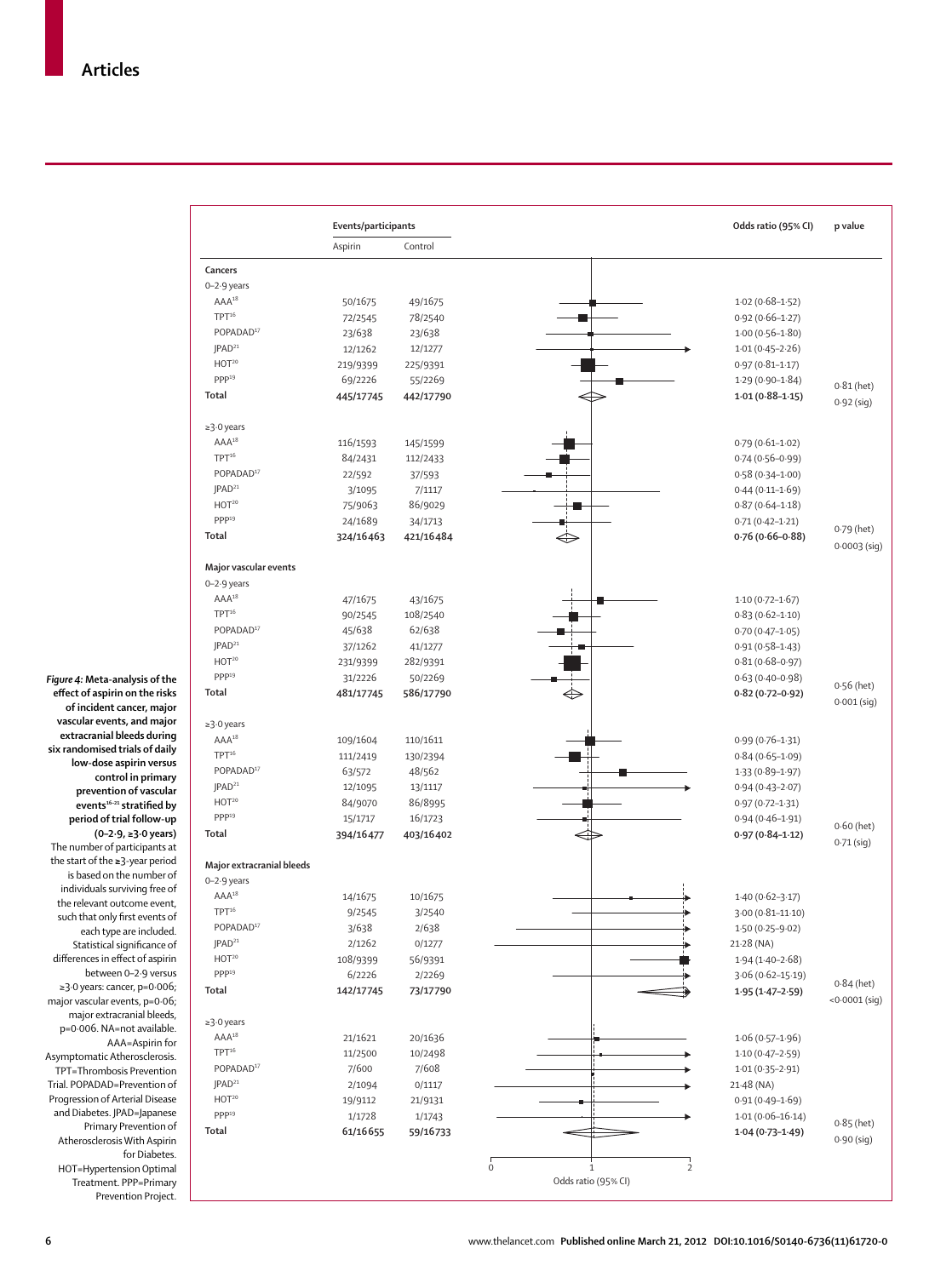

Figure 5: Summary of meta-analyses of the effect of aspirin on risks of incident cancer, major vascular events, and major extracranial bleeds during six randomised trials of daily low-dose aspirin versus control in primary prevention of vascular events<sup>16-21</sup> stratified by period of trial follow-up (0-2·9, 3·0-4·9, ≥5 years) The number of participants at the start of each period was based on the number of individuals surviving free of the relevant outcome event at the start of the period, such that only first events of each type were included. The statistical significance of the interaction between the treatment effect and the period of follow-up was derived from a Cox model in which time was included as a continuous variable. ARR=absolute reduction in risk.

(ie, time of randomisation to end of trial) of 5 years or more  $(HR 0.81, 95\% CI 0.70-0.93, p=0.003; figure 2).$ 

The reduced cancer incidence from 3 years onwards (324 *vs* 421 cases; OR 0·76, 95% CI 0·66–0·88, p=0·0003) was independent of age, sex, and smoking status (table 3), but cancer deaths were only reduced from 5 years onwards (66 *vs* 104 deaths; OR 0·63, 95% CI 0·47–0·86, p=0·004). In TPT,<sup>16</sup> which had a  $2\times2$  factorial design, allocation to aspirin versus placebo reduced cancer incidence, but allocation to warfarin versus placebo did not (figure 3).

The number of cancers in the six trials was too small to reliably establish effects of aspirin on specific cancer types. Combined analysis with data for fatal cancers from the other 26 trials in which primary site of cancers was known showed that risk of non-fatal or fatal cancer was reduced from 3 years onwards (407 *vs* 514 cases; OR 0·79, 95% CI 0·70-0·90, p=0·0004; appendix p 4), the reduction being greatest for cancers of the female reproductive organs (34 *vs* 63; OR 0·54, 95% CI 0·36–0·82, p=0·003), with trends towards fewer cancers of the uterus (zero *vs* nine; p=0·003, Fisher exact test), ovary (six *vs* 12; p=0·16), and breast (27 *vs* 42; p=0·07). Across all of follow-up, there were also reductions in risks of lymphoma (25 *vs* 45 cases; p=0·017) and sarcoma (one *vs* 11; p=0·007), but no significant increase in incidence of any cancer.

#### **Overall balance of risk and benefit**

We assessed the overall balance of risk and benefit of low-dose daily aspirin in primary prevention. Analyses of major vascular events, incident cancer, and major extracranial bleeds in each of the six trials stratified by period of follow-up showed consistent effects of aspirin (figure 4). However, by contrast with cancer incidence, for which the effect of aspirin increased with duration of trial follow-up, effects on major vascular events and major extracranial bleeding diminished.

The effect of aspirin on the absolute numbers of major outcomes per 1000 patients treated per year was calculated by time period in a pooled intention-to-treat analysis of individual patient data from the six trials (figure 5). The interaction between time from randomisation (expressed as a continuous variable) and the effect of allocation to aspirin was significant for incident cancer ( $p=0.04$ ) and for major extracranial bleeds ( $p=0.003$ ), but not for major vascular events ( $p=0.07$ ). When analysis was restricted to individuals who remained on allocated trial treatment up until the event, the time course of effect of aspirin was similar for risk of major extracranial bleeds  $(p=0.04)$  and stronger for major vascular events  $(p=0.03)$ .

There was no significant heterogeneity in the absolute annual risks of any of the main outcomes across the six trials or in the effects of aspirin on these risks after stratification by period of follow-up, and so the evolution of the overall balance of risk and benefit throughout followup was assessed by analyses of pooled individual patient data (figure 6). Aspirin reduced the risk of the composite outcome of major vascular events, cancer, or fatal extracranial bleeds (HR 0·88, 95% CI 0·82–0·94,  $p=0.0002$ ) and benefit remained when non-fatal extracranial bleeds were added (HR 0·92, 95% CI 0·86–0·98,  $p=0.01$ ). The proportion of major extracranial bleeds that were fatal was lower in patients allocated aspirin versus those on placebo (8/203 *vs* 15/132; OR 0·32, 95% CI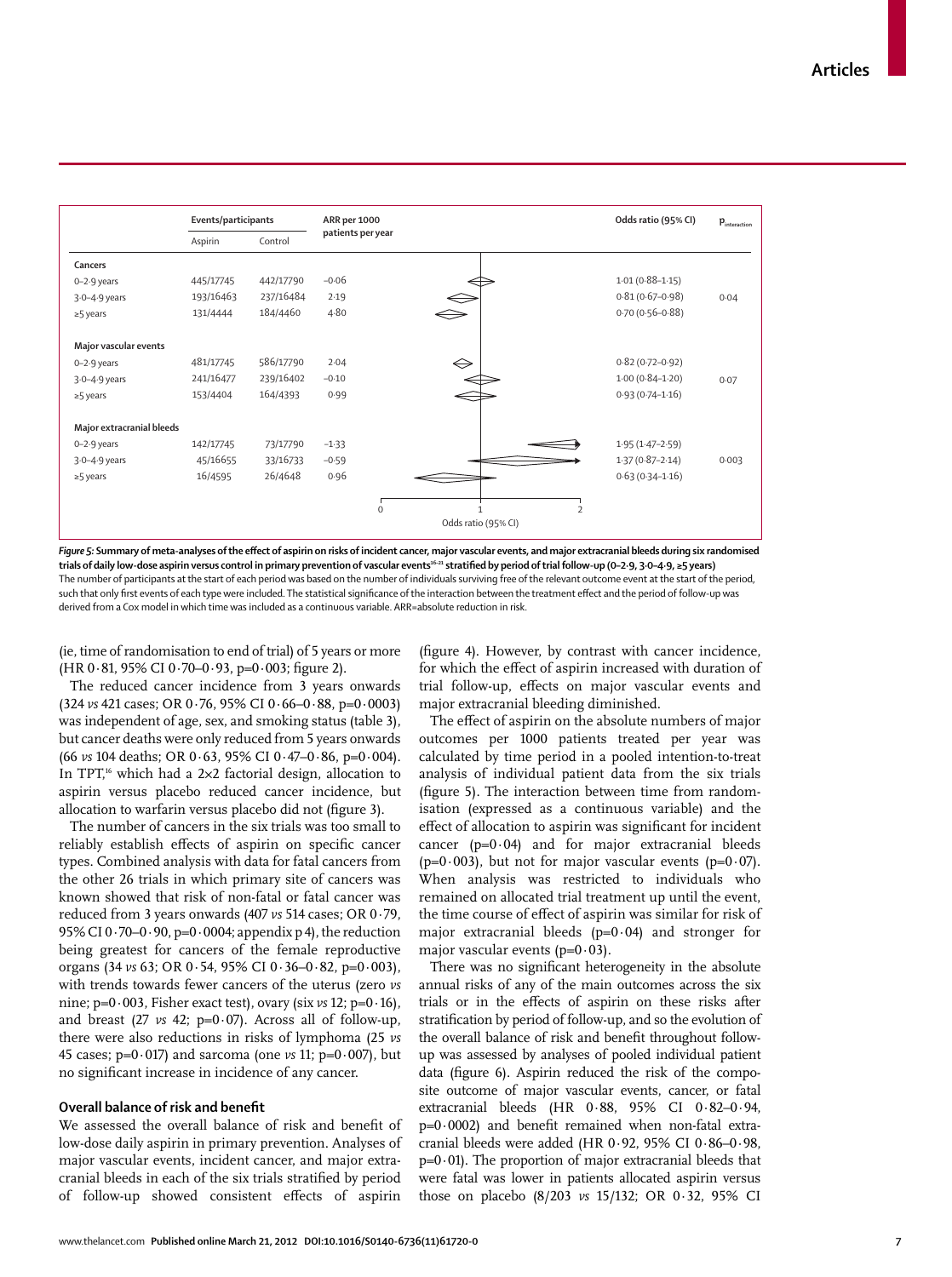

Figure 6: Pooled analyses of the six randomised trials of daily low-dose (75-100 mg daily) aspirin versus placebo in primary prevention of vascular events<sup>16-21</sup> showing the effect of allocation to aspirin on (A) the composite outcome of major vascular events, cancer, or fatal extracranial haemorrhage and (B) major **vascular events, cancer, or any extracranial haemorrhage**

All intracranial haemorrhages were included as major vascular events.

 $0.12-0.83$ , p=0.009) and this difference remained when analysis was restricted to individuals who were still on allocated trial treatment at the time of the bleed (8/178 *vs* 12/97; OR 0·33, 95% CI 0·12–0·92, p=0·016).

## **Discussion**

Long-term post-trial follow-up of three large trials of daily aspirin versus control in prevention of vascular events with mean duration of 4 years or more showed previously that aspirin reduced 20-year cancer mortality by 20–30%, due mainly to fewer deaths after completion of the trials.<sup>11</sup> Although data were also included from five other trials of similar duration,<sup>11</sup> numbers of in-trial cancer deaths were too small to reliably identify short-term effects of aspirin, effects on non-fatal cancers were not reported, and the effect of cancer prevention on the balance of risks and benefits in primary prevention was not established. Our new analyses addressed each of these issues (panel).

First, by collating cancer deaths from about 90% of participants in all trials of daily aspirin versus control, and non-vascular deaths from all trials, we have largely avoided selection bias and have more reliably established the short-term effects of aspirin. Aspirin reduced in-trial cancer deaths by nearly 40% after a delay of about 5 years. There was some evidence of an earlier reduction in cancer deaths in trials of high-dose aspirin, which might suggest an effect on cancers that would have been present, albeit clinically occult, at randomisation. Daily high-dose aspirin does not improve survival from smallcell lung cancer,<sup>28</sup> but has been associated with reduced case-fatality in observational studies in colorectal cancer and breast cancer.<sup>29,30</sup> Our finding was based on few events, but it should encourage trials of aspirin in the treatment of cancer.

Second, aspirin reduced the risk of all non-vascular death, suggesting that the effect on cancer death was unlikely to be due to bias in attribution or reporting of cause of death. Non-vascular deaths were excluded from previous analyses of the balance of risks and benefits of aspirin,<sup>13</sup> but should be considered in future. The absence of effect of aspirin on vascular death in primary prevention trials is likely to be due, at least in part, to open use of aspirin after non-fatal vascular events.<sup>31</sup> However, this behaviour reflects routine clinical practice.

Third, aspirin also reduced the incidence of cancer. We restricted this analysis to trials in primary prevention because the overall balance of risk and benefit is uncertain in this group and to trials of low-dose aspirin because highdose treatment is of less current clinical relevance. Some data for non-fatal cancers were also available from four other trials of daily aspirin versus control (three in secondary prevention $32-34$  and one of high-dose aspirin in primary prevention<sup>15</sup>). Meta-analysis of the effect of aspirin on cancer incidence in these four trials yielded a very similar effect size (OR  $0.89$ ,  $95\%$  CI  $0.72-1.11$ , data not shown) to that we noted in the six trials of low-dose aspirin in primary prevention (OR  $0.88$ ,  $95\%$  CI  $0.78-0.98$ ), and so there has been no inclusion bias. Aspirin reduced the incidence of cancer by about 25% after a delay of about 3 years of follow-up, with consistency across the trials. This finding is important because it was otherwise possible that early diagnosis and treatment of cancers identified during investigation of side-effects of aspirin, such as anaemia and bleeding, might account for the subsequent reduction in cancer deaths. We showed previously that aspirin reduced long-term incidence of colorectal cancer,9,10 and that it also substantially reduced mortality due to some cancers with very low cure rates, such as carcinoma of the oesophagus,<sup>11</sup> which could only really be due to reduced incidence. However, the absence in the present study of any excess of incident cancers early after randomisation to aspirin, the overall reduction in cancer incidence as well as mortality, and the effect of aspirin but not warfarin in TPT all provide further evidence against diagnostic bias.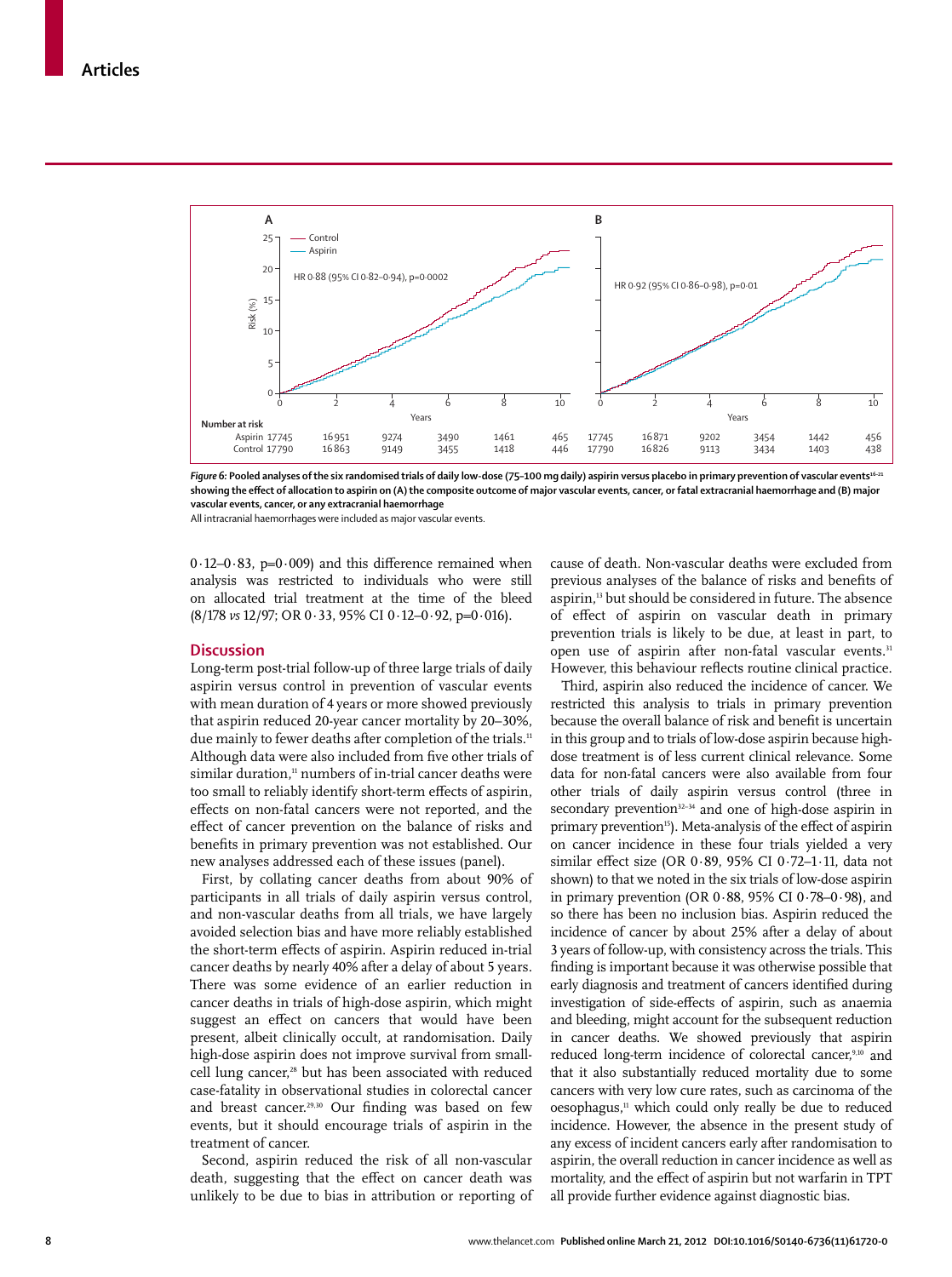Fourth, we showed that aspirin reduced cancer incidence in women. Our previous evidence of the effect of aspirin on the long-term risk of cancer was based mainly in men, 9-11 whereas 15 726 participants in the six trials of low-dose aspirin in primary prevention analysed here were female. Although the numbers of cancers of the female reproductive organs was small, we noted a trend towards fewer deaths and a significant reduction in fatal or non-fatal events from 3 years onwards. The reduction in numbers of uterine cancers (zero  $\nu s$  nine,  $p=0.003$ ) is also consistent with a recent trial of aspirin versus placebo in patients with Lynch syndrome (5/427 *vs* 13/434, p=0·06).<sup>35</sup>

Fifth, having established the effects of low-dose aspirin on cancer incidence, we were able to assess the overall balance of risks and benefits in the primary prevention setting. Addition of the more recent trials did not change the conclusions of previous ATT analyses that the reduced risk of major vascular events on aspirin is substantially offset by the increased risk of major bleeding.<sup>14</sup> However, in view of the need to inform decisions about long-term use of aspirin, we assessed how effects on all major outcomes evolved with time from randomisation. Metaanalysis undertaken without regard to duration of study would underestimate the reduction in risk of cancer, for example, because two of the largest trials had mean follow-up of little over 3 years and no follow-up beyond 5 years.<sup>19,20</sup> By stratification of analyses by period of followup, we showed that the reduced cancer incidence on aspirin accounted for most major events prevented after 3 years. Since vascular death was not reduced and fatal extracranial bleeds were not increased, the reduction in total mortality reflected the reduction in fatal cancers.

We also showed evolution of the effects of aspirin on the risks of major vascular events and major extracranial bleeding. Some trends would be expected because of withdrawal from trial treatment in the aspirin groups and open use of aspirin in the placebo groups, although such trends would still be important because they would also be expected with a policy of aspirin use in routine clinical practice. However, the reduction in effect of aspirin on risk of major vascular events with increasing duration of use was greatest in individuals who remained compliant, and there is evidence of a similar timecourse of effect in trials in secondary prevention (PMR, personal communication). The reduction in effect of aspirin on risk of major extracranial bleeding events with increasing follow-up was due to a fall in risk in the aspirin group rather than to an increase in risk in the placebo group, and might be due, at least in part, to a fall in the proportion of susceptible individuals because of treatment withdrawal after more minor gastrointestinal intolerance or other side-effects. This time-trend remained significant in on-treatment analysis, suggesting that it was not simply an artifact due to widespread treatment withdrawal. Further insights might come from analysis of the two large trials of alternate-day aspirin, $12,36$  but the finding that daily aspirin might be used long term in prevention of cancer without a

## *Panel:* **Research in context**

#### **Findings**

Using all available individual patient data from randomised trials of daily aspirin versus no aspirin in prevention of vascular events, we showed that aspirin reduces the risk of non-vascular death, due mainly to fewer cancer deaths after 5 years. Using individual patient data from all randomised trials of daily low-dose aspirin in primary prevention of vascular events, we showed that aspirin also reduces cancer incidence, both in men and women and in smokers and non-smokers. The effects of aspirin on other major outcomes evolve with duration of treatment, the initial reduction in risk of major vascular events and the increase in risk of major extracranial bleeding diminishing with time, such that the reduced risk of cancer is the only significant effect from 3 years onwards.

#### **Interpretation**

Previous systematic reviews and analyses of the risks and benefits of aspirin have not considered effects of aspirin on cancer incidence, mortality, or non-vascular death and have assumed that the relative effects of aspirin on major vascular events and major bleeding will be independent of duration of use. Our findings, taken with previous evidence that aspirin also reduces long-term post-trial cancer deaths, suggest that extended use of aspirin will be safer than previously supposed and will be of value in prevention of cancer.

persisting increase in risk of major extracranial bleeding in those who can tolerate it is important. We should stress, however, that our preliminary finding of the reduction in effect of aspirin on major vascular events after a few years does not imply that aspirin should then be stopped in secondary prevention.

Our study does have potential limitations. First, our findings only apply to use of daily aspirin. The Women's Health Study, $12$  a trial of aspirin 100 mg on alternate days versus control, did not show a reduction in cancer incidence, and the only other large trial of alternate-day aspirin did not report a reduction in non-vascular death.<sup>36</sup> Second, the trials we studied had not focused on cancer outcomes. However, cancer deaths were recorded and attribution of cause of death was done blind to treatment allocation. Attribution was usually based on death certification, supported by clinical records, which has been shown to agree well with expert committee review.<sup>37-39</sup> In the trials of daily low-dose aspirin in primary prevention, data for non-fatal cancers were derived mainly from patient-reported diagnosis at face-to-face follow-up, usually supported by review of medical records. In TPT,<sup>16</sup> which also used cancer registration, the risk of cancer during follow-up and the effect of aspirin were similar to those in the other trials. Finally, our analyses of the overall balance of risks and benefits of low-dose aspirin using composite outcomes were simplistic. Many people would deem a non-fatal gastrointestinal bleed to be less serious,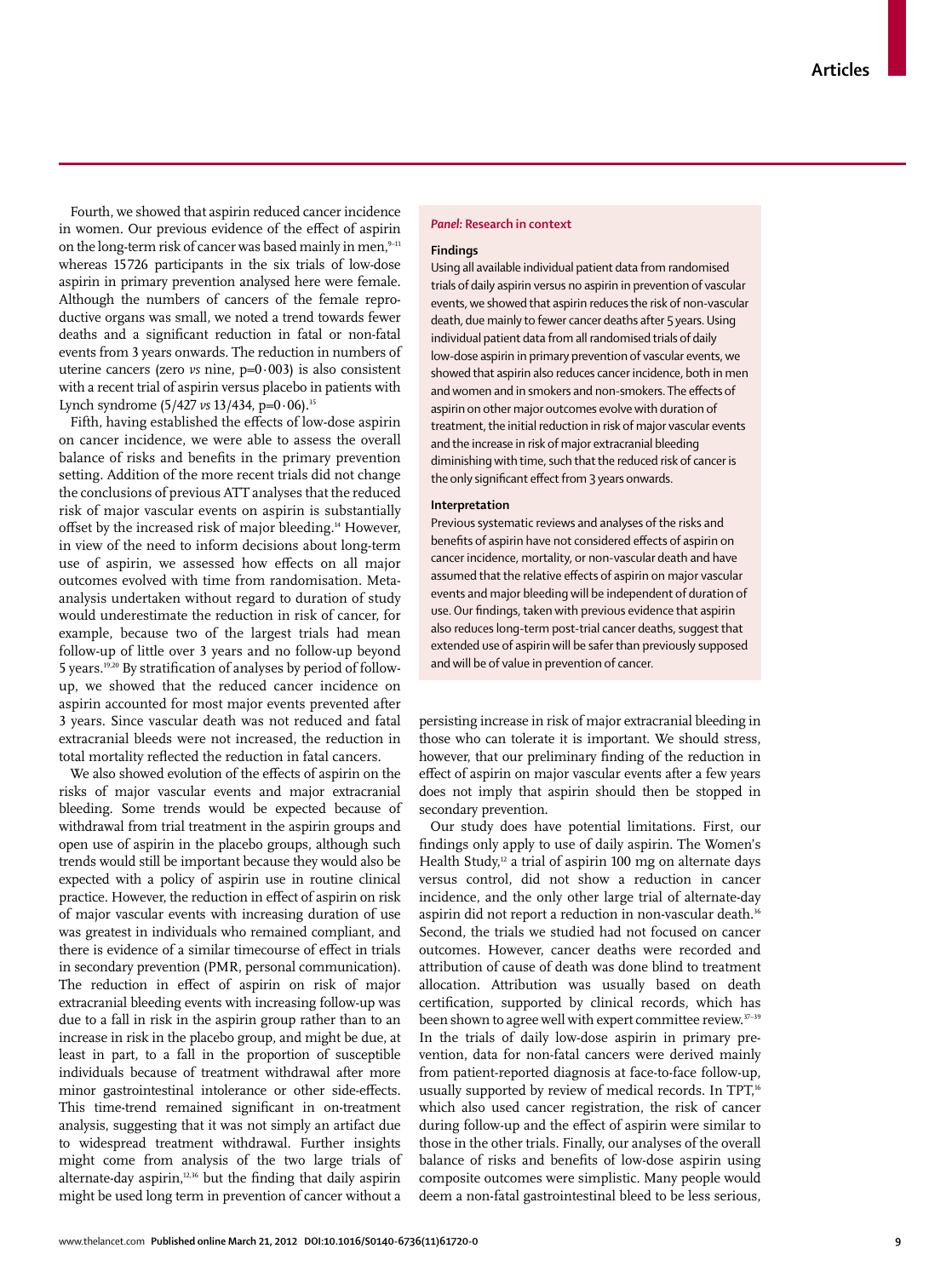for example, than a stroke or a cancer. Analyses based on disability and death would be preferable, but disability data were not obtained in the trials. However, even when non-fatal extracranial bleeds are given the same weight as other outcomes, low-dose aspirin was still of modest overall benefit.

Our findings should also be interpreted alongside those in the two accompanying reports.<sup>40,41</sup> First, the consistency of the findings on the long-term effects of aspirin on cancer incidence and mortality in case-control studies, cohort studies, and randomised trials, when they are performed and analysed appropriately,<sup>41</sup> is strong evidence of the validity and generalisability of the effects observed during and after the trials. Second, the two accompanying reports show that aspirin also reduces distant cancer metastasis in the shorter-term and will explain, at least in part, the reduction in cancer deaths that we observed during trials of aspirin versus control. The metastasis finding could also explain the apparent early reduction in cancer incidence on aspirin that we found during the six primary prevention trials if prevention of metastasis delayed diagnosis of some cancers until after the trials were completed. Although there is good evidence that aspirin reduces the long-term incidence of some cancers on post-trial follow-up, $9-11$  the long latency of that effect is consistent with prevention of the very early cancer development, whereas the apparent reduction in cancer incidence after only 3 years would be more consistent with an effect of aspirin on growth or metastasis of cancers that were already present, albeit occult, at randomisation.

Our findings supercede those of a recent meta-analysis that found only a non-significant trend towards fewer cancer deaths during trials of aspirin versus control.<sup>42</sup> That report included data from fewer trials (nine *vs* 51), combined estimates from trials of daily aspirin and trials of alternate-day aspirin, and did not have access to individual patient data or to any post-trial follow-up data in order to identify the substantial delayed effects of aspirin on long-term cancer incidence and mortality.<sup>9-11</sup> Setting aside any long-term effects of aspirin, as we have shown in the current report and previously, $11$  individual patient data are essential to determine the time course of effects on risk of cancer and other outcomes during trials. Crude meta-analyses of overall numbers of events from trials of different lengths without stratification by period of follow-up will be of limited value.

Addition of data from new trials and from further posttrial follow-up of previous trials through the Non-Vascular Outcomes on Aspirin [NOVA] Collaboration will increase the reliability of estimates of effects on specific cancers. More data from appropriately conducted observational studies would also be informative.<sup>41</sup> Research is also needed into which mechanisms of action of aspirin are most important in prevention of cancer, as well as into the effects of co-prescription of a proton-pump inhibitor<sup>43,44</sup> or eradication of *Helicobacter pylori* infection<sup>45</sup> on risk of bleeding. In the meantime, we have shown that daily aspirin reduces cancer incidence and mortality. Alongside the previously reported reductions in post-trial cancer deaths, $9-11$  the demonstration of overall benefit from aspirin in the shorter-term, and the finding that the increased risk of major extracranial bleeding does not persist with extended use add to the case for long-term use of aspirin for cancer prevention in middle age in addition to appropriate dietary and lifestyle interventions.<sup>46</sup> In view of the very low rates of vascular events in recent and ongoing trials of aspirin in primary prevention, prevention of cancer could become the main justification for aspirin use in this setting, although more research is required to identify which individuals are likely to benefit most. Future analyses of previous trials and design of new trials should take into account the effects of aspirin on non-vascular outcomes and the time course of effects.

#### **Contributors**

PMR conceived and coordinated the project, did literature searches, obtained and collated published and unpublished data, planned and undertook analyses, and wrote the report. MW checked and extracted unpublished data from some trials and ZM helped with analyses. Other authors were the principal investigators and data managers of the trials of aspirin in primary prevention of vascular events from which data on fatal and non-fatal cancers were obtained: AAA trial (FGRF and JFP); POPADAD trial (JFFB and RL); PPP trial (MCR and GT); HOT trial (AZ); and TPT trial (TWM). All authors commented on drafts of the report.

#### **Collaborators**

A Algra; J Boreham; M G Bousser; G Boysen; E Chew; J G Cleland; R Cote; H C Diener; C-E Elwin; P Elwood; M Goulding; R G Hart; C Knottenbelt; P J Koudstaal; R Landolfi; R Marchioli; T Morimoto; B Norrving; H Ogawa; B Peterson; R Peto; I S Posada; A Rudnicka; C P Warlow; I Warnold.

#### **Conflicts of interest**

This study was completely independent of any pharmaceutical company or other commercial interest. However, PMR has received honoraria for talks, advisory boards, and clinical trial committees from several pharmaceutical companies with an interest in antiplatelet agents, including AstraZeneca, Bayer, Boehringer Ingelheim, Sanofi -Aventis/ Bristol-Myers Squibb and Servier, and is on the executive committee of the ARRIVE Trial. FGRF has received research support and honoraria from AstraZeneca, Bayer, and Sanofi -Aventis/Bristol-Myers Squibb.

#### **Acknowledgments**

Funding of the original trials was as reported previously. The ongoing NOVA collaboration will be funded by the Wellcome Trust, but the work reported here preceded that funding. PMR is in receipt of an NIHR Senior Investigator Award, a Wellcome Trust Senior Investigator Award, and is also supported by the NIHR Biomedical Research centre, Oxford.

#### **References**

- 1 Jemal A, Center MM, DeSantis C, Ward EM. Global patterns of cancer incidence and mortality rates and trends. *Cancer Epidemiol Biomarkers Prev* 2010; **19:** 1893–907.
- 2 Ferlay J, Autier P, Boniol M, Heanue M, Colombet M, Boyle P. Estimates of the cancer incidence and mortality in Europe in 2006. *Ann Oncol* 2007; **18:** 581–92.
- 3 The Lancet. Preventable cancer in the USA. *Lancet* 2010; **375:** 1665.
- Dannenberg AJ, DuBois RD, eds. Progress in experimental tumour research Vol. 37: COX-2—a new target for cancer prevention and treatment. Karger: Basel, 2003.
- 5 Thun MJ, Henley SJ, Patrono C. Nonsteroidal anti-inflammatory drugs as anticancer agents: mechanistic, pharmacologic, and clinical issues. *J Natl Cancer Inst* 2002; **94:** 252–66.
- 6 Elwood PC, Gallagher AM, Duthie GG, Mur LA, Morgan G. Aspirin, salicylates, and cancer. *Lancet* 2009; **373:** 1301–09.
- 7 Cuzick J, Otto F, Baron JA, et al. Aspirin and non-steroidal anti-inflammatory drugs for cancer prevention: an international consensus statement. *Lancet Oncol* 2009; **10:** 501–07.